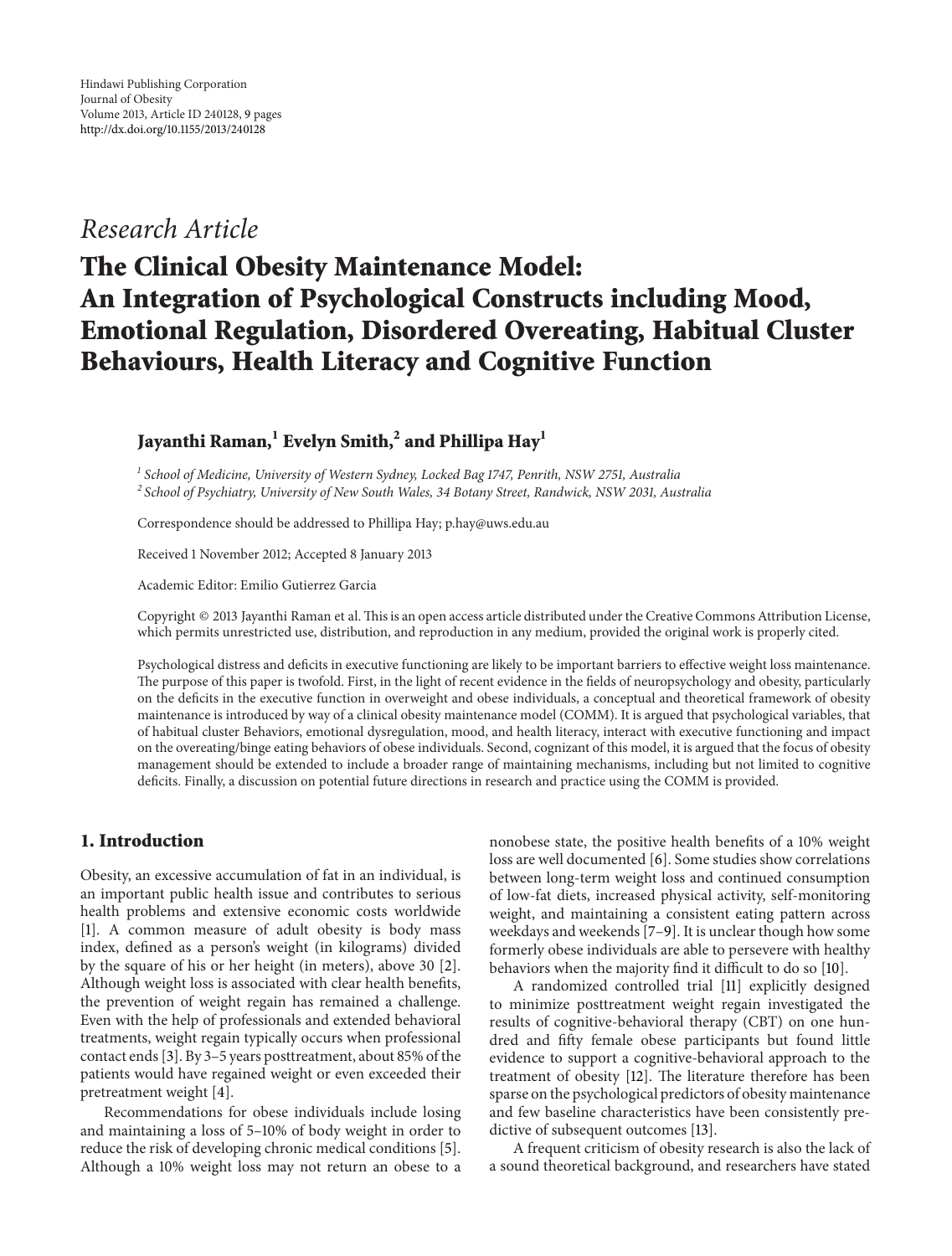the need for theory-based formulations in obesity research [\[14](#page-5-7)[–16\]](#page-5-8). In the absence of robust empirical evidence, current interventions for obesity have largely relied on anecdotal clinical evidence [\[17,](#page-5-9) [18\]](#page-5-10). Hence an informed understanding of how to best treat this group of patients remains elusive.

This paper reviews and discusses extant literature on the psychological and neuropsychological aspects of obesitymanagement and aims to elucidate important influences on obesity maintenance. In particular, past research has overlooked the role of executive function (higher-level cognitive processes) interacting with obesity maintaining mechanisms. Current studies have indicated a negative association between obesity and cognition, especially in the area of executive function [\[19\]](#page-5-11), irrespective of the presence of binge eating [\[20\]](#page-5-12). Recent findings in the field of cognitive neuropsychology and obesity are thus discussed. Additional psychological barriers to successful weight maintenance in the obese are reviewed. A novel theoretical framework by way of a clinical obesity maintenance model (COMM) is proposed. In the final sections of the paper, the broader relevance of the COMM is discussed.

### **2. Theoretical Rationale for the Constructs of the COMM**

A review of recent findings in the field of behavioral and cognitive psychology is synthesized in this section to provide the rationale for the proposed Clinical Obesity Maintenance Model (COMM). It is proposed that a network of interrelated psychological mechanisms accounts for the maintenance of obesity with or without an accompanying a binge eating disorder. This Clinical Obesity Maintenance Model is illustrated in schematic form in Figure [1.](#page-2-0)

*2.1. Executive Function in Obesity.* The first of the obesity maintaining mechanisms concerns the influence of executive function. Executive function has been described as encompassing a range of cognitive processes "facilitating initiation, planning, regulation, inhibition, sequencing, and attainment of complex goal-oriented behavior and thought" [\[21](#page-5-13)], all of which may impact on eating behavior. Recent studies have indicated a negative association between obesity and cognition, especially in the area of executive function [\[19](#page-5-11)], irrespective of the presence of binge eating [\[20](#page-5-12)]. A systematic review of 34 studies by Smith et al. [\[19\]](#page-5-11) found a consistent association between obesity and low scores on executive function in children, adolescents, and adults, even after controlling for socioeconomic status or medical comorbidities [\[19](#page-5-11)].

For example, studies have shown that obese participants show a pronounced impairment in decision making in the Iowa gambling task (IGT), a neuropsychological task of executive function designed to simulate real-life decision making and learning in terms of reward and punishment [\[22](#page-5-14), [23\]](#page-5-15). Obese individuals perform similarly on this task compared to those with anorexia nervosa [\[24\]](#page-5-16) and to those with orbitofrontal dysfunction [\[25](#page-5-17)] and worse than those who are dependent on substance use [\[26\]](#page-5-18).

In addition, similar to individuals with anorexia nervosa [\[27](#page-5-19)], obese individuals have impaired central coherence (a detail-focused processing style, defined by not being able to see the "big picture"), but in contrast to those with anorexia nervosa they are very impulsive [\[28\]](#page-5-20). Finally, obesity has been shown to be associated with poorer performance on tests of global cognitive function and memory (e.g., [\[28\]](#page-5-20)). The mechanism(s) by which obesity results in cognitive impairment however are uncertain. Postulated mechanisms include the effects of hyperglycemia, hyperinsulinemia, and vascular damage to the central nervous system [\[29\]](#page-5-21). Obesity could also impact on brain functioning by inflammatory mechanisms [\[30](#page-5-22)].

The relationship between obesity and cognitive function is likely to be bidirectional. Two recent studies have shown that low cognitive performance predicts increased levels of adiposity [\[31,](#page-5-23) [32\]](#page-5-24). However, as documented by Smith et al., [\[19](#page-5-11)] no trials have yet investigated the effects of remediation of cognitive deficits on weight loss and/or weight loss maintenance.

*2.2. Habitual Cluster Behaviors.* Empirical evidence indicates that when behaviors are underpinned by habits, they are autonomically enacted by the presence of cues or internal drive states [\[33,](#page-5-25) [34\]](#page-5-26). When aiming at changing these behaviors, the intentions need to be powerful enough to override the existing habits [\[33](#page-5-25)]. Habitual behaviors are maintained because of (a) mental efficiency, that is, speed and ease with which past patterns of behavior can be initiated and executed, (b) automaticity, that is, unawareness of performing the behavior, (c) susceptibility to cues by prevailing environmental events, and (d) these patterns are consistent with short-term goals [\[33,](#page-5-25) [35](#page-5-27)].

The ongoing persistence required to shift well-established behavior patterns is exemplified in the field for weight control [\[33\]](#page-5-25). A systematic review and meta-analysis by Gardner et al. [\[36](#page-5-28)] showed that the strongest habits were reported in relation to physical inactivity. Eight of nine studies in this meta-analysis provided evidence that habits moderated the intention-behavior relationship such that the impact of intention on behavior diminished as habit strength increased [\[36\]](#page-5-28).

Few studies of behavior change in the field of obesity have attempted to formally incorporate the role of habit. In a field study of healthy eating, on a sample of 320 university students, Verplanken and Faes [\[37\]](#page-5-29) confirmed the deleterious effects of counterintentional habits (e.g., eating fatty foods). This study demonstrated a negative relationship between counterintentional habits and performance of health behavior. Recent studies have begun to employ a validated measure of habit [\[38](#page-6-0)] in both dietary behaviors and physical activity [\[39](#page-6-1)]. Results have indicated that habit strength considerably adds to the extent of variance in behavior across various age groups (e.g., fruit consumption [\[40\]](#page-6-2), saturated fat consumption [\[40](#page-6-2)], adolescent screen-viewing behavior associated with consumption of sugar-sweetened beverages [\[41](#page-6-3)], and physical activity [\[42\]](#page-6-4)). One reason why long-term behavior change may be difficult for the obese population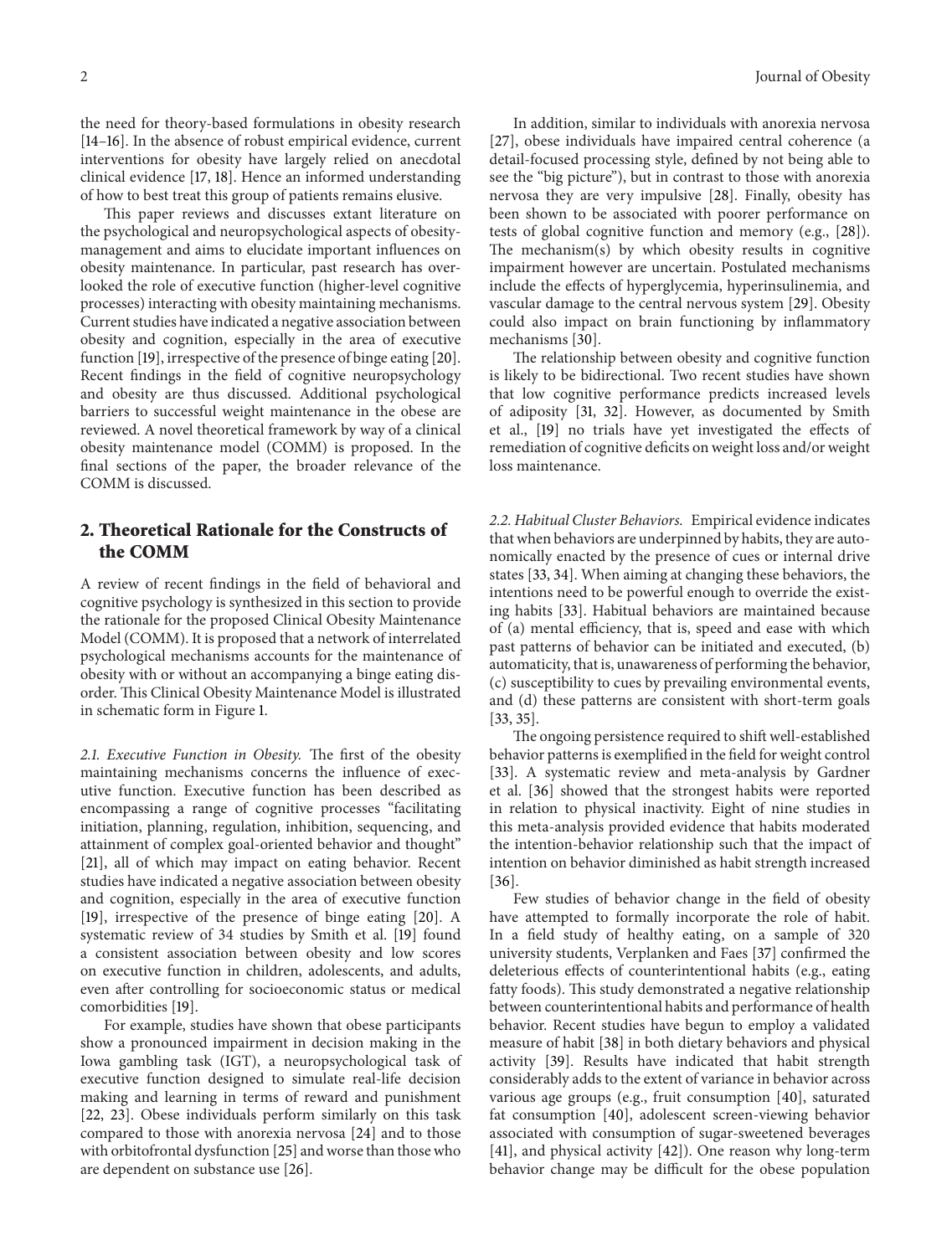

Autonomic pathway (implicit and habitual)

<span id="page-2-0"></span>- Cognitive behavioral pathway

Figure 1: Hypothesized model of the Clinical Obesity Maintenance Model (COMM). *Note*. The letters indicate direct pathways between variables.

is that the behaviors that individuals want to change are relatively habitual, such as poor dietary habits, sedentary behaviors, and environmental behaviors.

*Clustering* refers to the cooccurrence of life-style-related risk factors that can be expected based on the prevalence of the separate behaviors [\[43](#page-6-5)]. Among adults, smoking and alcohol consumption have been shown to correlate with consumption of fewer fruits and vegetables and more fat [\[44](#page-6-6), [45\]](#page-6-7). Smoking, excessive alcohol use, an unhealthy diet, and physical inactivity are the "big four" modifiable causes of obesity [\[46](#page-6-8)]. Empirical evidence indicates that these unhealthy behavior clusters tend to occur in combination within individuals [\[47](#page-6-9)[–49](#page-6-10)] and among those who are obese [\[50\]](#page-6-11).

Sedentary activity, in particular TV viewing, has been associated with unhealthy eating practices and may in part explain the relationship between sedentary behavior and obesity [\[51](#page-6-12), [52](#page-6-13)]. Kushner and Choi [\[53](#page-6-14)] investigated the prevalence of unhealthy eating, exercise, and coping pattern traits among a large sample comprising of 18–65-yearsold, 446,608 healthy-weight, overweight, and obese adults. This study found that the prevalence of these patterns rose with increasing BMI and that unhealthy lifestyle patterns in diet, exercise, and coping were highly prevalent among the overweight and obese population.The authors concluded that pattern recognition represents a new method to analyze the cluster of behaviors, attitudes, and traits seen among this population [\[53\]](#page-6-14). A better understanding about the prevalence, cooccurrence, and correlates of behaviors of obese individuals is needed to inform the design of interventions for weight management [\[54](#page-6-15)]. Presently, there is no empirical evidence regarding the maladaptive behavioral clusters in the obese that are extended with habit strength.

*2.3. Emotional Dysregulation in Obesity.* Emotional regulation requires a person to be aware of internal experiences (neutral, negative, and positive internal emotional states), identify the emotion, and effectively cope with or tolerate the emotion [\[55,](#page-6-16) [56\]](#page-6-17). Emotional arousal typically depresses one's appetite through a reduction in gastric hunger contractions. In contrast, obese individuals demonstrate a dysregulated physiological response to intense emotion by tending to increase their food intake during periods of emotional arousal and/or stress, a response known as emotional eating [\[57](#page-6-18)[–60](#page-6-19)].

Negative mood states are triggers for overeating in obese/overweight samples and overeating/binge eating may function as strategies to escape, avoid, or minimize negative affect [\[61](#page-6-20)[–64\]](#page-6-21). For example, a study by Jansen et al. [\[65\]](#page-6-22), on overweight/obese and normal weight participants, clustered into high- and low-negative-affect subtypes, found that negative mood induction and food exposure elicited overeating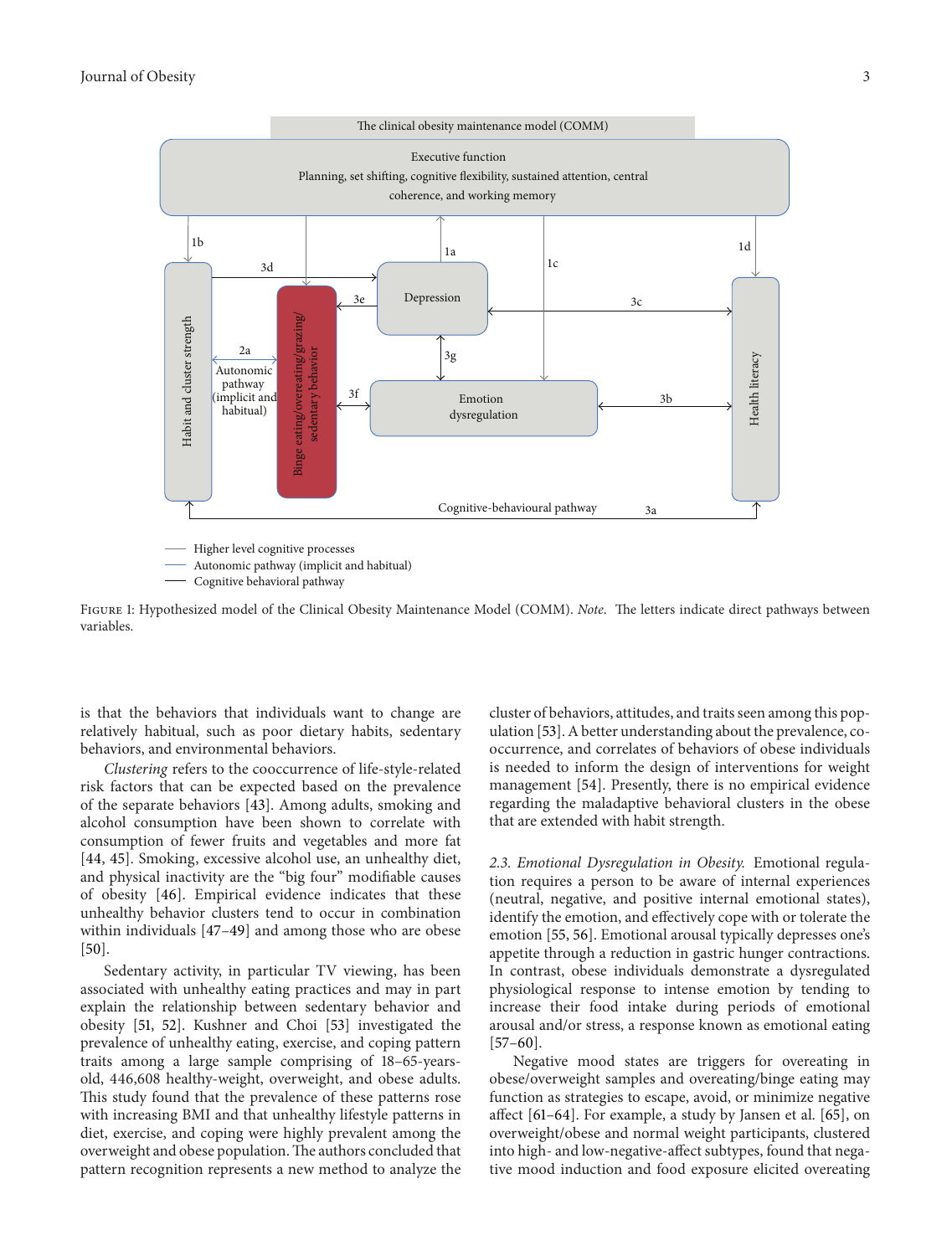in the overweight/obese high negative affect subtype when compared to overweight/obese low negative affect subtype and normal-weight controls. Thus, while negative affect alone does not contribute to overeating and obesity, there is certainly a subsample of obese individuals who overeat when they are feeling low. Although there is substantial empirical support for a direct link between emotional dysregulation and binge eating disorder (see [\[66](#page-6-23)]), at present, there is little understanding of the maladaptive ways in which obese individuals cope with deficits in emotion regulation.

*2.4. Depression in the Obese.* A major depressive episode is characterized by periods of 2 weeks or more of depressed mood and/or anhedonia, in conjunction with other symptoms, including significant disturbance in appetite, sleep, psychomotor retardation or agitation, loss of energy, concentration problems, feelings of worthlessness or guilt, and/or suicidal ideation or intent [\[67\]](#page-6-24). An association between depression and obesity has been observed in both epidemiological and clinical studies [\[68,](#page-6-25) [69](#page-6-26)] with recent meta-analyses on both cross-sectional and prospective studies giving evidence for such an association [\[70,](#page-6-27) [71\]](#page-7-0). A study by Petry et al. [\[72](#page-7-1)] found that the prevalence of depression increased with increasing degrees of obesity. Differences were apparent for past-year depression as well with prevalence rates of 11.4% for class 1/II obesity and 16.2% for class III obesity [\[73\]](#page-7-2). Among weightloss-seeking obese individuals, prevalence of depression is even higher, with 19% to 50% reporting a lifetime history of depression [\[74](#page-7-3), [75\]](#page-7-4).

A meta-analysis by Luppino et al. [\[71](#page-7-0)] found a longitudinal, reciprocal link between depression and obesity. Obesity was found to increase the risk of developing depression and depression was found to be predictive of obesity. A study by Renn et al., [\[75\]](#page-7-4) also found bidirectional associations between depression and obesity: obese individuals had a 55% increased risk of developing depression over time, whereas depressed persons had a 58% increased risk of becoming obese. This study found "a dose-response gradient" in that the association between depression and obesity was stronger than the association between depression and overweight [\[75](#page-7-4)]. Although the causes for the obesity-depression link are uncertain, several possible theories have been discussed including the following: (a) obesity exacerbates inflammatory markers and these markers in turn have a role in the development and maintenance of depression [\[70](#page-6-27)]; (b) obesity contributes to body dissatisfaction and low self-esteem, putting the overweight individual at risk for depression, especially in treatment-seeking and morbidly obese individuals [\[70](#page-6-27), [75\]](#page-7-4); (c) depression may increase weight by through central neuroendocrine effects either primary or secondary to antidepressant use [\[70](#page-6-27), [76,](#page-7-5) [77\]](#page-7-6).

The exact nature of the relationship between depression and obesity maintenance remains unclear, perhaps because clinical depression is a common exclusion criterion in weight-loss intervention trials [\[78,](#page-7-7) [79\]](#page-7-8). It is important to further elucidate how these two major health problems interact, so that prevention and treatment strategies are improved [\[70](#page-6-27)].

*2.5. Health Literacy.* One other construct that has been included in the proposed COMM is that of health literacy. "In order to understand and respond to the difficulties presented by a chronic condition, individuals construct their own common-sense model of their condition comprising of their belief sets and attitudes" [\[80,](#page-7-9) [81\]](#page-7-10). In the area of mental health, researchers [\[82](#page-7-11), [83](#page-7-12)] have argued that poor mental health literacy, that is, poor awareness and understanding of the nature and treatment of health problems, is a major factor in the individual, social, and economic burden of mental health problems. Poor health literacy also includes attitudes and beliefs likely to be conducive to stigmatization of and discrimination against a condition or illness [\[84,](#page-7-13) [85](#page-7-14)]. In the field of obesity, it has been postulated that interventions that include health literacy will produce greater effects than standalone behavioral approaches (e.g., [\[86\]](#page-7-15)).

The health literacy construct in the proposed model will add to the multidimensional nature of the obesity experience by including (a) risk awareness/consequences of binge eating/overeating, (b) perceived personal control over condition/treatment, (c) perception of barriers to recovery and maintenance of successful weight management, and (d) other obesity-related beliefs and attitudes. Health literacy is addressed in part in behavior weight loss treatments with psychoeducation. It is not however understood how much this changes attitudes and beliefs of people with weight disorder and the efficacy of more specific health literacy interventions in obesity is unknown.

#### **3. The Clinical Obesity Maintenance Model**

In line with the above discussion, the proposed Clinical Obesity Maintenance Model (COMM: Figure [1\)](#page-2-0) draws upon previous research and includes the following components from the cognitive and behavioral principles that are hypothesized to regulate weight management behaviors: (a) executive function, (b) habitual cluster behaviors, (c) emotion dysregulation, (d) depression, and (e) health literacy.

It is reasoned that by delineating the role of emotional processes, the strength of habitual cluster behaviors, and executive functioning, the multidimensional nature of obesity maintaining behaviors is elucidated more clearly to inform scientific literature and clinical practice.

The suggested constructs may not necessarily operate simultaneously, nor may they be active in every case. Their partial independence may in part account for the heterogeneity and complexity that is found in the maintenance of obesity. It is likely, however, that important interactions among predictors exist. For example (see 1a in Figure [1\)](#page-2-0), there is an ample evidence that depressive disorders are associated with deficits in attentional functions, executive control, lowered cognitive flexibility [\[87](#page-7-16)], verbal learning, memory [\[88](#page-7-17)], and interpretation biases [\[89](#page-7-18)[–92\]](#page-7-19). Due to the impaired cognitive processes often associated with depression, obese individuals with depression may be less able to adhere to the recommended dietary and physical activities [\[69,](#page-6-26) [93](#page-7-20)]. A converse relationship may also apply (see 3d, 3e in Figure [1\)](#page-2-0). Habit strength may mediate the relationship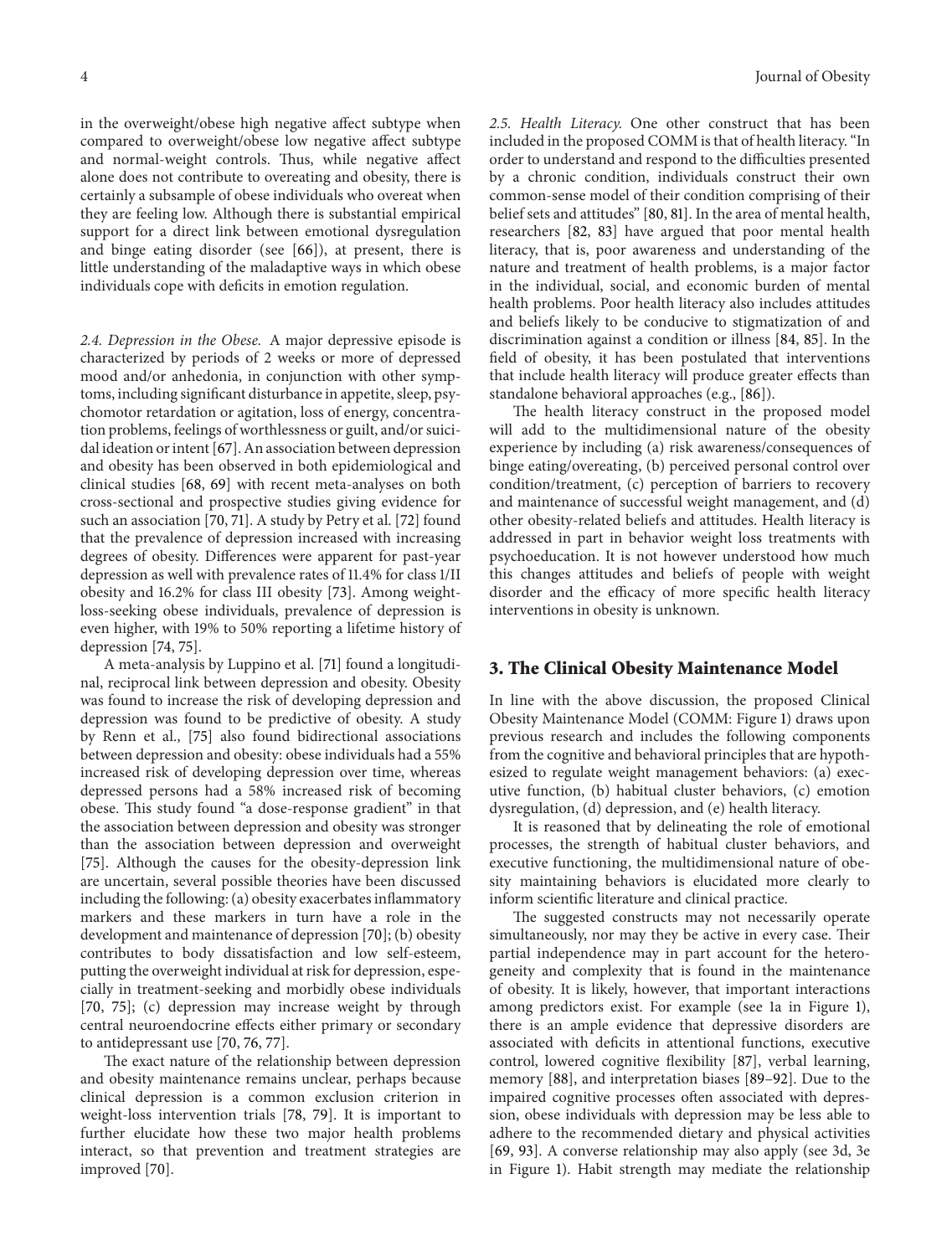between depression and obesity maintaining behaviors [\[94](#page-7-21)] through cognitive means. For example, studies have shown that obese individuals who regain weight show a perceived lack of personal control over their weight management and a dichotomous thinking style, that is, an all or nothing thinking style about their eating behaviors [\[95](#page-7-22), [96\]](#page-7-23). Hence when they are unable to resist strong habits, they may tend towards depressogenic thought patterns.

In addition, the COMM proposes that poor health literacy (see 3c in Figure [1\)](#page-2-0) is a logical prerequisite for the development and maintenance of depressogenic beliefs and attitudes [\[83](#page-7-12)] about the obesity condition. Studies that have examined the impact of health literacy on the obese have generally relied on the quality of life as an outcome measure (e.g., [\[97,](#page-7-24) [98\]](#page-7-25)). Little research has been done on the link between poor health literacy and depression with regard to obesity maintaining behaviors. The COMM aims to bridge this gap by proposing a cognitive-behavioral pathway (see 3c in Figure [1\)](#page-2-0) in which poor health literacy contributes to the development of information-processing biases that increase the risk of depression in obese individuals.

Research has shown that when cognitive resources become limited (i.e., deficits in executive function), individuals are inclined to make heuristic-based choices [\[99](#page-7-26)]. This is reflected in obesity maintaining dietary habits (see 1b in Figure [1\)](#page-2-0). Given the habitual nature of eating [\[100](#page-7-27)] and the rapidity with which people make eating decisions [\[101](#page-7-28)], they are likely to be the consequence of automatic responses to contextual food cues, many of which lead to increased caloric consumption and poor dietary choices [\[99](#page-7-26), [101](#page-7-28)].

In addition, emotion regulation has been described as a continuous, dynamic system responsive to all emotional experience, consisting of both autonomic and controlled processes [\[102,](#page-7-29) [103\]](#page-7-30), perhaps mediated by executive function (see 1c in Figure [1\)](#page-2-0). As it relates to obesity, problems in attentional and inhibitory control have been associated with binge eating and eating pathology in adults [\[104](#page-7-31)]. Although deficits in attentional control in obesity may contribute to behavioral impulsivity related to eating, emotion regulation as a self-regulatory process may control the affective processes that relate to eating (see 3f in Figure [1\)](#page-2-0). Thus when obese and depressed individuals have a poor repertoire of emotion regulation strategies (e.g., deficits in inhibitory control), they may be unable to withhold inappropriate prepotent responses that have accumulated habit strength (see 3f in Figure [1\)](#page-2-0). Furthermore, there may be a bidirectional association between depression and emotional dysregulation (see 3g in Figure [1\)](#page-2-0). Evidence indicates that depression is characterized not only by poor mood levels (i.e., low positive affect and high negative affect [\[105,](#page-8-0) [106](#page-8-1)], but also by emotion dysregulation (for a meta-analysis, see [\[107,](#page-8-2) [108](#page-8-3)]).

#### **4. Conclusion**

According to Anderson et al. [\[109](#page-8-4)] psychologically oriented research in the context of obesity maintenance is noteworthy for its tendency to focus on a limited range of psychological constructs, its limited conceptualization of psychological difficulties, and for its inconsistent findings. Researchers (e.g., [\[95](#page-7-22), [110,](#page-8-5) [111\]](#page-8-6)) have reiterated the need to examine the behavioral and psychological mechanisms that underpin longerterm weight management. As Cooper et al. [\[11\]](#page-5-4) stated, the cognitive-behavioral model of obesity as a standalone model does not fully explain nor address the mechanisms that contribute to weight regain. The Clinical Obesity Maintenance Model (COMM) contrasts with earlier models focused on the cognitive and behavioral pathways maintaining obesity, by taking into account additional salient constructs such as habitual cluster behaviors, emotion dysregulation, health literacy, and executive deficiencies. Overlooking important cognitive and psychological barriers in the weight loss maintenance phase may perpetuate a sense of failure in the obese people and further undermine the low sense of self-esteem and self-efficacy of these individuals [\[112](#page-8-7)].

The COMM is presented as a psychological model and does not aim to include all the medical and sociocultural features associated with obesity. This model contains psychological features on the basis of extant empirical literature implicating a strong association between the proposed constructs. It is suggested that an integrative, multiprong approach may prove remedial in the assessment and treatment of obesity maintenance. For example, obesity-specific health literacy may improve the attitudes and beliefs regarding their weight management. Behavioral therapy can be specially formulated to target habitual cluster behaviors. Teaching emotion regulation strategies [\[55](#page-6-16), [56\]](#page-6-17) that affect weight management behaviors and employing cognitive-behavioral therapy for depression [\[113\]](#page-8-8) may enable better coping skills with negative emotion and improve mood levels. As proposed by Smith et al. [\[19\]](#page-5-11), executive function deficits may be addressed by cognitive remediation therapy. The COMM is planned to be further evaluated in empirical studies which include structural equation modeling and randomized controlled trial testing on interventions based on aspects of the model.

#### **Conflict of Interests**

The authors declare that they have no conflict of interests.

#### <span id="page-4-0"></span>**References**

- <span id="page-4-1"></span>[1] G. A. Bray, C. Bouchard, and W. P. T. James, *Handbook of Obesity*, Marcel Dekker, New York, NY, USA, 1998.
- <span id="page-4-2"></span>[2] Word Health Organization, 2004, [http://www.who.int/media](http://www.who.int/mediacentre/factsheets/fs311/en/)[centre/factsheets/fs311/en/.](http://www.who.int/mediacentre/factsheets/fs311/en/)
- <span id="page-4-3"></span>[3] M. G. Perri and J. A. Corsica, "Improving the maintenance of weight lost in behavioral treatment of obesity," in *Handbook of Obesity Treatment*, T. A. Wadden and A. J. Stunkard, Eds., pp. 357–379, New York, NY, US, 2002.
- <span id="page-4-4"></span>[4] T. A. Wadden and S. Osei, "The treatment of obesity: an overview," in *Handbook of Obesity Treatment*, T. A. Wadden and A. J. Stunkard, Eds., pp. 229–248, Guilford Press, New York, NY, USA, 2002.
- <span id="page-4-5"></span>[5] S. Klein, L. E. Burke, G. A. Bray et al., "Clinical implications of obesity with specific focus on cardiovascular disease: a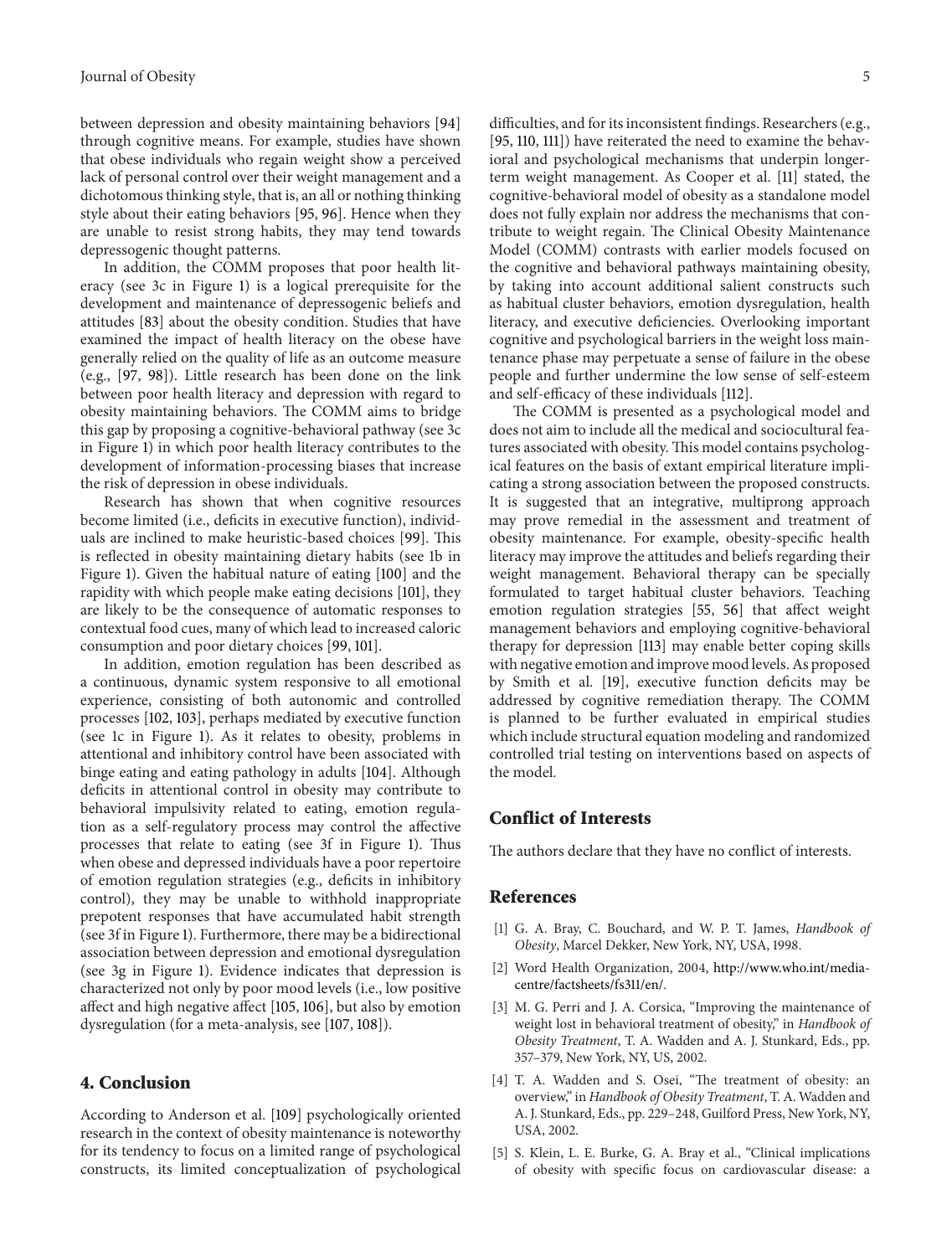statement for professionals from the American Heart Association Council on Nutrition, Physical Activity, and Metabolism," *Circulation*, vol. 110, no. 18, pp. 2952–2967, 2004.

- <span id="page-5-0"></span>[6] National Heart, Lung, and Blood Institute, "Obesity education initiative expert panel on the identification, evaluation, and treatment of overweight and obesity in adults," in *Obesity Research*, vol. 6, Supplement 2, 1998.
- <span id="page-5-1"></span>[7] M. R. Lowe, K. Miller-Kovach, and S. Phelan, "Weight-loss maintenance in overweight individuals one to five years following successful completion of a commercial weight loss program," *International Journal of Obesity*, vol. 25, no. 3, pp. 325–331, 2001.
- [8] S. M. Shick, R. R. Wing, M. L. Klem, M. T. McGuire, J. O. Hill, and H. Seagle, "Persons successful at long-term weight loss and maintenance continue to consume a low-energy, low-fat diet," *Journal of the American Dietetic Association*, vol. 98, no. 4, pp. 408–413, 1998.
- <span id="page-5-2"></span>[9] R. F. Zoeller, "Physical activity and obesity: their interaction and implications for disease risk and the role of physical activity in healthy weight management," *American Journal of Lifestyle Medicine*, vol. 1, no. 6, pp. 437–446, 2007.
- <span id="page-5-3"></span>[10] M. W. Turk, K. Yang, M. Hravnak, S. M. Sereika, L. J. Ewing, and L. E. Burke, "Randomized clinical trials of weight loss maintenance: a review," *Journal of Cardiovascular Nursing*, vol. 24, no. 1, pp. 58–80, 2009.
- <span id="page-5-4"></span>[11] Z. Cooper, H. A. Doll, D. M. Hawker et al., "Testing a new cognitive behavioural treatment for obesity: a randomized controlled trial with three-year follow-up," *Behaviour Research and Therapy*, vol. 48, no. 8, pp. 706–713, 2010.
- <span id="page-5-5"></span>[12] Z. Cooper and C. G. Fairburn, "A new cognitive behavioural approach to the treatment of obesity," *Behaviour Research and Therapy*, vol. 39, no. 5, pp. 499–511, 2001.
- <span id="page-5-6"></span>[13] M. T. McGuire, R. R. Wing, M. L. Klem, W. Lang, and J. O. Hill, "What predicts weight regain in a group of successful weight losers?" *Journal of Consulting and Clinical Psychology*, vol. 67, no. 2, pp. 177–185, 1999.
- <span id="page-5-7"></span>[14] D. B. Allison and C. N. Engel, "Predicting treatment outcome: why we have been so unsuccessful," in *Obesity*, D. B. Allison and F. Pi-Sunyer, Eds., Plenum Press, New York, NY, USA, 1995.
- [15] C. T. Orleans, "Promoting the maintenance of health behavior change: recommendations for the next generation of research and practice," *Health Psychology*, vol. 19, no. 1, pp. 76–83, 2000.
- <span id="page-5-8"></span>[16] T. Baranowski, K. W. Cullen, T. Nicklas, D. Thompson, and J. Baranowski, "Are current health behavioral change models helpful in guiding prevention of weight gain efforts?" *Obesity Research*, vol. 11, supplement, pp. 23s–43s, 2003.
- <span id="page-5-9"></span>[17] K. D. Brownell and T. A. Wadden, "Etiology and treatment of obesity: understanding a serious, prevalent, and refractory disorder," *Journal of Consulting and Clinical Psychology*, vol. 60, no. 4, pp. 505–517, 1992.
- <span id="page-5-10"></span>[18] F. A. Carter and A. Jansen, "Improving psychological treatment for obesity. Which eating behaviours should we target?" *Appetite*, vol. 58, no. 3, pp. 1063–1069, 2012.
- <span id="page-5-11"></span>[19] E. Smith, P. Hay, L. Campbell, and J. Trollor, "A review of the relationship between obesity and cognition across the lifespan: implications for novel approaches to prevention and treatment," *Obesity Reviews*, vol. 12, pp. 814–831, 2011.
- <span id="page-5-12"></span>[20] R. Galioto, M. B. Spitznagel, G. Strain et al., "Cognitive function in morbidly obese individuals with and without binge eating disorder," *Comprehensive Psychiatry*, vol. 53, no. 5, pp. 490–495, 2012.
- <span id="page-5-13"></span>[21] D. T. Stuss and D. F. Benson, *The Frontal Lobes*, Raven Press, New York, NY, USA, 1996.
- <span id="page-5-14"></span>[22] R. Pignatti, L. Bertella, G. Albani, A. Mauro, E. Molinari, and C. Semenza, "Decision-making in obesity: a study using the Gambling Task," *Eating and Weight Disorders*, vol. 11, no. 3, pp. 126–132, 2006.
- <span id="page-5-15"></span>[23] C. Davis, R. D. Levitan, P. Muglia, C. Bewell, and J. L. Kennedy, "Decision-making deficits and overeating: a risk model for obesity," *Obesity Research*, vol. 12, no. 6, pp. 929–935, 2004.
- <span id="page-5-16"></span>[24] K. Tchanturia, P. C. Liao, R. Uher, N. Lawrence, J. Treasure, and I. C. Campbell, "An investigation of decision making in anorexia nervosa using the Iowa Gambling Task and skin conductance measurements," *Journal of the International Neuropsychological Society*, vol. 13, no. 4, pp. 635–641, 2007.
- <span id="page-5-17"></span>[25] A. Bechara, A. R. Damasio, H. Damasio, and S. W. Anderson, "Insensitivity to future consequences following damage to human prefrontal cortex," *Cognition*, vol. 50, no. 1–3, pp. 7–15, 1994.
- <span id="page-5-18"></span>[26] A. Bechara and H. Damasio, "Decision-making and addiction (part I): impaired activation of somatic states in substance dependent individuals when pondering decisions with negative future consequences," *Neuropsychologia*, vol. 40, no. 10, pp. 1675–1689, 2002.
- <span id="page-5-19"></span>[27] K. Tchanturia, H. Davies, C. Lopez, U. Schmidt, J. Treasure J, and T. Wykes, "Neuropsychological task performance before and after cognitive remediation in anorexia nervosa: a pilot case series," *Psychological Medicine*, vol. 38, pp. 1371–1373, 2008.
- <span id="page-5-20"></span>[28] M. E. Roberts, L. Demetriou, J. L. Treasure, and K. Tchanturia, "Neuropsychological profile in the overweight population: an exploratory study of set-shifting and central coherence," *Therapy*, vol. 4, no. 6, pp. 821–824, 2007.
- <span id="page-5-21"></span>[29] J. E. Morley, "The metabolic syndrome and aging," *Journal of Gerontology and Medical Science A*, vol. 59, pp. 139–142, 2004.
- <span id="page-5-22"></span>[30] J. McAfoose and B. T. Baune, "Evidence for a cytokine model of cognitive function," *Neuroscience and Biobehavioral Reviews*, vol. 33, no. 3, pp. 355–366, 2009.
- <span id="page-5-23"></span>[31] M. Guxens, M. A. Mendez, J. Julvez et al., "Cognitive function and overweight in preschool children," *American Journal of Epidemiology*, vol. 170, no. 4, pp. 438–446, 2009.
- <span id="page-5-24"></span>[32] W. Osika and S. M. Montgomery, "Physical control and coordination in childhood and adult obesity: longitudinal birth cohort study," *BMJ*, vol. 337, article a699, 2008.
- <span id="page-5-25"></span>[33] J. A. Ouellette and W. Wood, "Habit and intention in everyday life: the multiple processes by which past behavior predicts future behavior," *Psychological Bulletin*, vol. 124, no. 1, pp. 54– 74, 1998.
- <span id="page-5-26"></span>[34] W. Wood, L. Tam, and M. G. Witt, "Changing circumstances, disrupting habits," *Journal of Personality and Social Psychology*, vol. 88, no. 6, pp. 918–933, 2005.
- <span id="page-5-27"></span>[35] G. J. De Bruijn, S. P. J. Kremers, E. De Vet, J. De Nooijer, W. Van Mechelen, and J. Brug, "Does habit strength moderate the intention-behaviour relationship in the Theory of Planned Behaviour? the case of fruit consumption," *Psychology and Health*, vol. 22, no. 8, pp. 899–916, 2007.
- <span id="page-5-28"></span>[36] B. Gardner, G. J. de Bruijn, and P. Lally, "A systematic review and metaanalysis of applications of the self-report habit index to nutrition and physical activity behaviours," *Annals of Behavioral Medicine*, vol. 42, pp. 174–187, 2011.
- <span id="page-5-29"></span>[37] B. Verplanken and S. Faes, "Good intentions, bad habits, and effects of forming implementation intentions on healthy eating," *European Journal of Social Psychology*, vol. 29, no. 5-6, pp. 591– 604, 1999.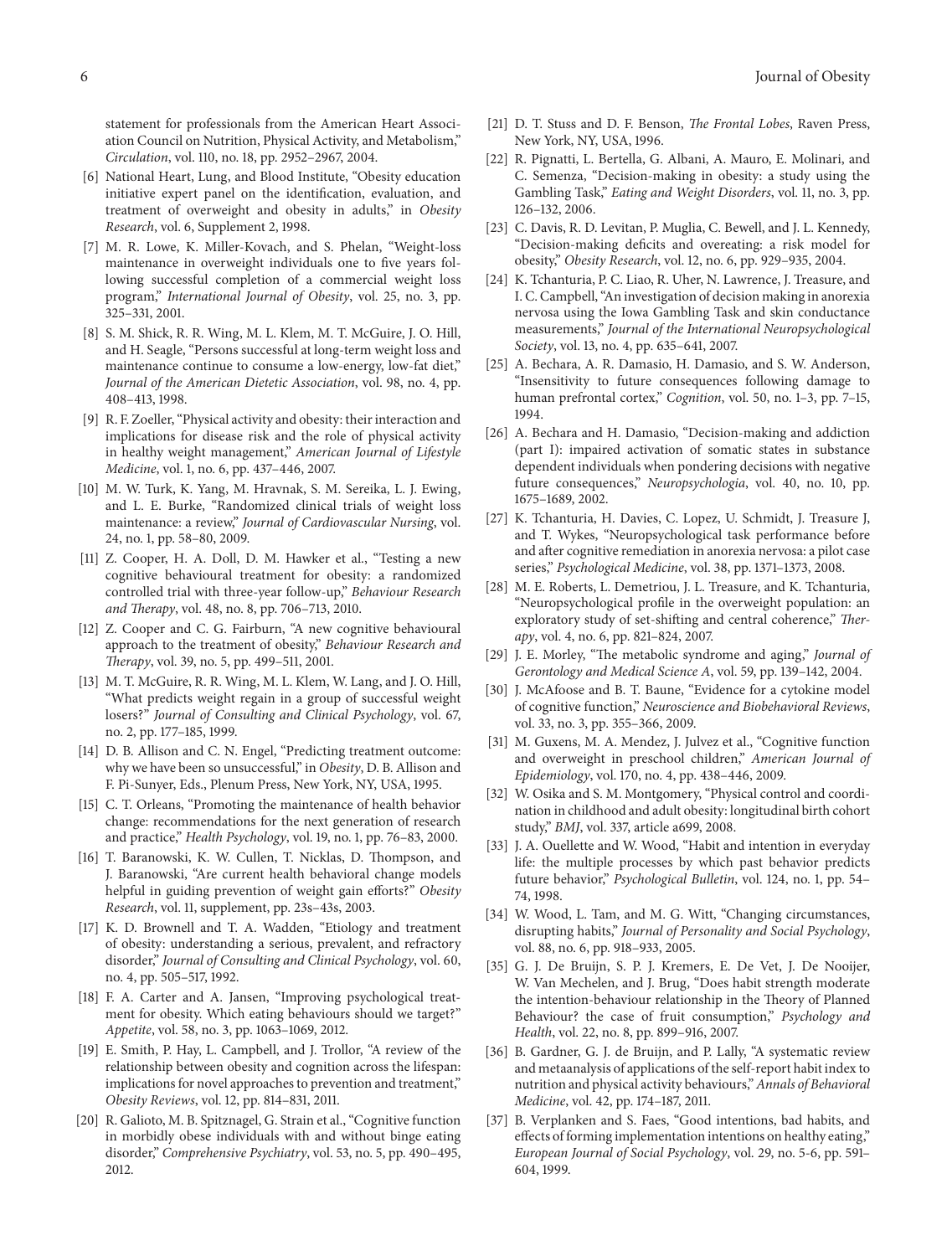- <span id="page-6-0"></span>[38] B. Verplanken and S. Orbell, "Reflections on past behavior: a self-report index of habit strength," *Journal of Applied Social Psychology*, vol. 33, no. 6, pp. 1313–1330, 2003.
- <span id="page-6-1"></span>[39] G. J. de Bruijn and R. E. Rhodes, "Exploring exercise behavior, intention and habit strength relationships," *Scandinavian Journal of Medicine and Science in Sports*, vol. 21, no. 3, pp. 482–491, 2011.
- <span id="page-6-2"></span>[40] G. J. De Bruijn, S. P. J. Kremers, E. De Vet, J. De Nooijer, W. Van Mechelen, and J. Brug, "Does habit strength moderate the intention-behaviour relationship in the Theory of Planned Behaviour? the case of fruit consumption," *Psychology and Health*, vol. 22, no. 8, pp. 899–916, 2007.
- <span id="page-6-3"></span>[41] S. P. J. Kremers, K. van der Horst, and J. Brug, "Adolescent screen-viewing behaviour is associated with consumption of sugar-sweetened beverages: the role of habit strength and perceived parental norms," *Appetite*, vol. 48, no. 3, pp. 345–350, 2007.
- <span id="page-6-4"></span>[42] R. E. Rhodes and L. A. Pfaeffli, "Mediators of physical activity behaviour change among adult non-clinical populations: a review update," *International Journal of Behavioral Nutrition and Physical Activity*, vol. 7, article 37, 2010.
- <span id="page-6-5"></span>[43] A. J. Schuit, A. J. M. Van Loon, M. Tijhuis, and M. C. Ocke, "Clustering of lifestyle risk factors in a general adult ´ population," *Preventive Medicine*, vol. 35, no. 3, pp. 219–224, 2002.
- <span id="page-6-6"></span>[44] B. M. Margetts and A. A. Jackson, "Interactions between people's diet and their smoking habits: the dietary and nutritional survey of British adults," *British Medical Journal*, vol. 307, no. 6916, pp. 1381–1384, 1993.
- <span id="page-6-7"></span>[45] M. Woodward, C. Bolton-Smith, and H. Tunstall-Pedoe, "Deficient health knowledge, diet, and other lifestyles in smokers: is a multifactorial approach required?" *Preventive Medicine*, vol. 23, no. 3, pp. 354–361, 1994.
- <span id="page-6-8"></span>[46] W. Poortinga, "The prevalence and clustering of four major lifestyle risk factors in an English adult population," *Preventive Medicine*, vol. 44, no. 2, pp. 124–128, 2007.
- <span id="page-6-9"></span>[47] D. Buck and F. Frosini, "The Kings Fund Report," 2012, [http://](http://www.kingsfund.org.uk/publications/clustering-unhealthy-behaviours-over-time) [www.kingsfund.org.uk/publications/clustering-unhealthy-be](http://www.kingsfund.org.uk/publications/clustering-unhealthy-behaviours-over-time)[haviours-over-time.](http://www.kingsfund.org.uk/publications/clustering-unhealthy-behaviours-over-time)
- [48] N. P. Pronk, L. H. Anderson, A. L. Crain et al., "Meeting recommendations for multiple healthy lifestyle factors: prevalence, clustering, and predictors among adolescent, adult, and senior health plan members," *American Journal of Preventive Medicine*, vol. 27, pp. 25–33, 2004.
- <span id="page-6-10"></span>[49] I. Galán, F. Rodríguez-Artalejo, L. Díez-Gañán, A. Tobías, B. Zorrilla, and A. Gandarillas, "Clustering of behavioural risk factors and compliance with clinical preventive recommendations in Spain," *Preventive Medicine*, vol. 42, no. 5, pp. 343–347, 2006.
- <span id="page-6-11"></span>[50] L. J. Fine, G. S. Philogene, R. Gramling, E. J. Coups, and S. Sinha, "Prevalence of multiple chronic disease risk factors: 2001 National Health Interview Survey," *American Journal of Preventive Medicine*, vol. 27, pp. 18–24, 2004.
- <span id="page-6-12"></span>[51] E. M. Blass, D. R. Anderson, H. L. Kirkorian, T. A. Pempek, I. Price, and M. F. Koleini, "On the road to obesity: television viewing increases intake of high-density foods," *Physiology and Behavior*, vol. 88, no. 4-5, pp. 597–604, 2006.
- <span id="page-6-13"></span>[52] I. Huot, G. Paradis, O. Receveur, and M. Ledoux, "Correlates of diet quality in the Quebec population," *Public Health Nutrition*, vol. 7, no. 8, pp. 1009–1016, 2004.
- <span id="page-6-14"></span>[53] R. F. Kushner and S. W. Choi, "Prevalence of unhealthy lifestyle patterns among overweight and obese adults," *Obesity*, vol. 18, no. 6, pp. 1160–1167, 2010.
- <span id="page-6-15"></span>[54] A. Sanchez, G. J. Norman, J. F. Sallis, K. J. Calfas, C. Rock, and K. Patrick, "Patterns and correlates of multiple risk behaviors in overweight women," *Preventive Medicine*, vol. 46, no. 3, pp. 196–202, 2008.
- <span id="page-6-16"></span>[55] M. M. Linehan, *Cognitive-Behavioral Treatment of Borderline Personality Disorder*, Guilford Press, New York, NY, USA, 1993.
- <span id="page-6-17"></span>[56] M. M. Linehan, *Skills Training Manual for Treating Borderline Personality Disorder*, Guilford Press, New York, NY, USA, 1993.
- <span id="page-6-18"></span>[57] S. Spence and C. Courbasson, "The role of emotional dysregulation in concurrent eating disorders and substance use disorders," *Eating Behaviors*, vol. 13, no. 4, pp. 382–385, 2012.
- [58] J. K. Larsen, T. Van Strien, R. Eisinga, and R. C. M. E. Engels, "Gender differences in the association between alexithymia and emotional eating in obese individuals," *Journal of Psychosomatic Research*, vol. 60, no. 3, pp. 237–243, 2006.
- [59] R. G. Drapkin, R. R. Wing, and S. Shiffman, "Responses to hypothetical high risk situations: do they predict weight loss in a behavioral treatment program or the context of dietary lapses?" *Health Psychology*, vol. 14, no. 5, pp. 427–434, 1995.
- <span id="page-6-19"></span>[60] F. A. Carter, C. M. Bulik, V. V. McIntosh, and P. R. Joyce, "Cue reactivity as a predictor of outcome with bulimia nervosa," *International Journal of Eating Disorders*, vol. 31, no. 3, pp. 240– 250, 2002.
- <span id="page-6-20"></span>[61] M. McCarthy, "The thin ideal, depression and eating disorders in women," *Behaviour Research and Therapy*, vol. 28, no. 3, pp. 205–215, 1990.
- [62] S. Fassino, P. Leombruni, A. Pierò et al., "Temperament and character in obese women with and without binge eating disorder," *Comprehensive Psychiatry*, vol. 43, no. 6, pp. 431–437, 2002.
- [63] R. H. S. Nordbø, E. M. S. Espeset, K. S. Gulliksen, F. Skårderud, and A. Holte, "The meaning of self-starvation: qualitative study of patients' perception of anorexia nervosa," *International Journal of Eating Disorders*, vol. 39, no. 7, pp. 556–564, 2006.
- <span id="page-6-21"></span>[64] U. Whiteside, E. Chen, C. Neighbors, D. Hunter, T. Lo, and M. Larimer, "Difficulties regulating emotions: do binge eaters have fewer strategies to modulate and tolerate negative affect?" *Eating Behaviors*, vol. 8, no. 2, pp. 162–169, 2007.
- <span id="page-6-22"></span>[65] A. Jansen, A. Vanreyten, T. van Balveren, A. Roefs, C. Nederkoorn, and R. Havermans, "Negative affect and cue-induced overeating in non-eating disordered obesity," *Appetite*, vol. 51, no. 3, pp. 556–562, 2008.
- <span id="page-6-23"></span>[66] E. Stice, "Risk and maintenance factors for eating pathology: a meta-analytic review," *Psychological Bulletin*, vol. 128, no. 5, pp. 825–848, 2002.
- <span id="page-6-24"></span>[67] American Psychiatric Association, *Diagnostic and Statistical Manual of Mental Disorders*, Washington, DC, USA, 4th edition, 2000.
- <span id="page-6-25"></span>[68] G. Zhao, E. S. Ford, C. Li, J. Tsai, S. Dhingra, and L. S. Balluz, "Waist circumference, abdominal obesity, and depression among overweight and obese U.S. adults: national health and nutrition examination survey 2005-2006," *BMC Psychiatry*, vol. 11, no. 13, 2011.
- <span id="page-6-26"></span>[69] S. Pagoto, K. Schnieder, B. M. Appelhans, C. Curtin, and A. Hajduk, *Psychological Co-Morbidities of Physical Illness: A Behavioral Medicine Perspective*, Springer, New York, NY, USA, 2011.
- <span id="page-6-27"></span>[70] L. de Wit, F. Luppino, A. van Straten, B. Penninx, F. Zitman, and P. Cuijpers, "Depression and obesity: a meta-analysis of community-based studies," *Psychiatry Research*, vol. 178, no. 2, pp. 230–235, 2010.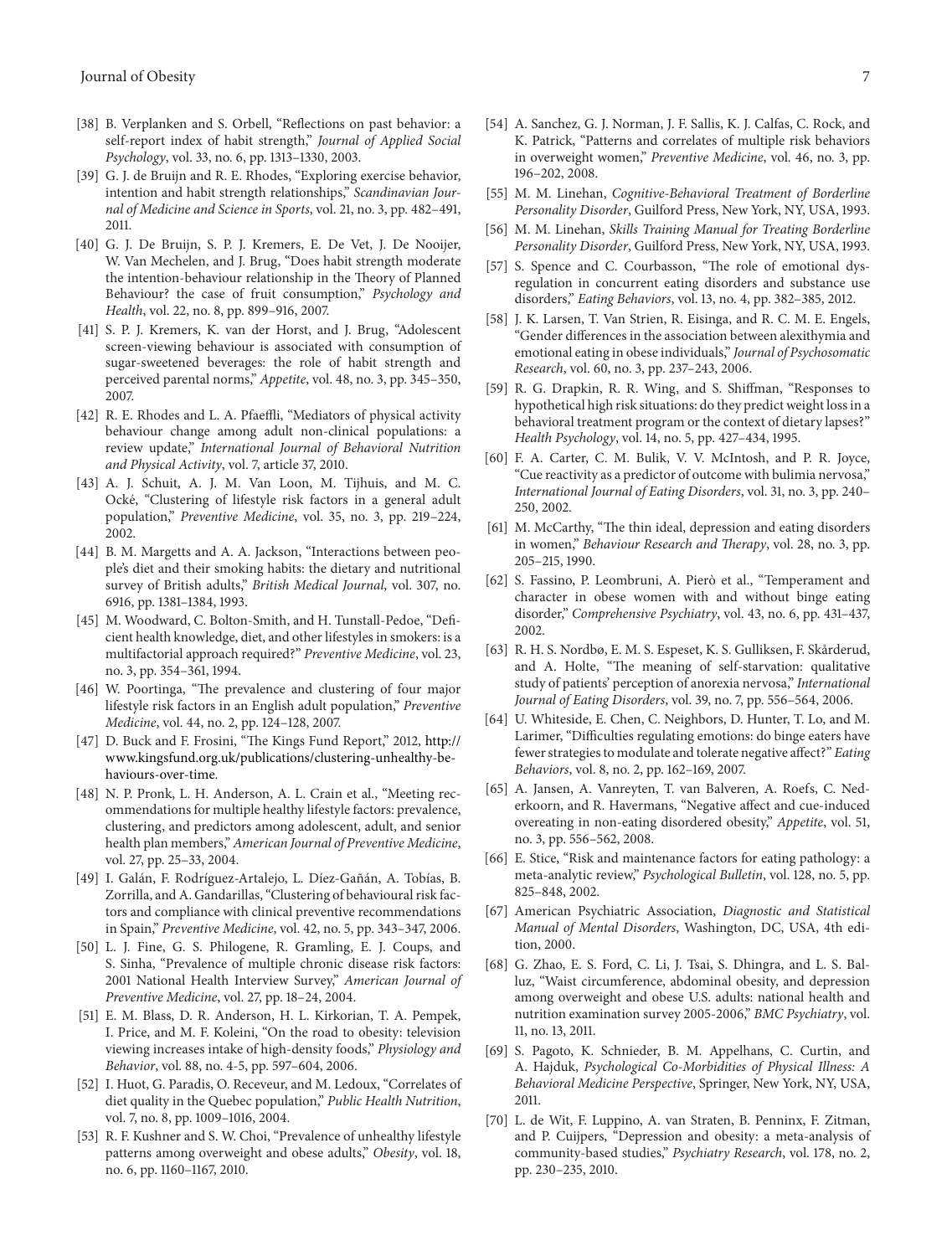- <span id="page-7-0"></span>[71] F. S. Luppino, L. M. De Wit, P. F. Bouvy et al., "Overweight, obesity, and depression: a systematic review and meta-analysis of longitudinal studies," *Archives of General Psychiatry*, vol. 67, no. 3, pp. 220–229, 2010.
- <span id="page-7-1"></span>[72] N. M. Petry, D. Barry, R. H. Pietrzak, and J. A. Wagner, "Overweight and obesity are associated with psychiatric disorders: results from the national epidemiologic survey on alcohol and related conditions," *Psychosomatic Medicine*, vol. 70, no. 3, pp. 288–297, 2008.
- <span id="page-7-2"></span>[73] B. Britz, W. Siegfried, A. Ziegler et al., "Rates of psychiatric disorders in a clinical study group of adolescents with extreme obesity and in obese adolescents ascertained via a population based study," *International Journal of Obesity*, vol. 24, no. 12, pp. 1707–1714, 2000.
- <span id="page-7-3"></span>[74] C. M. Bulik, P. F. Sullivan, and K. S. Kendler, "Medical and psychiatric morbidity in obese women with and without binge eating," *International Journal of Eating Disorders*, vol. 32, no. 1, pp. 72–78, 2002.
- <span id="page-7-4"></span>[75] B. N. Renn, L. Feliciano, and D. L. Segal, "The bidirectional relationship of depression and diabetes: a systematic review," *Clinical Psychological Review*, vol. 31, no. 8, pp. 1239–1246, 2011.
- <span id="page-7-5"></span>[76] A. N. Fabricatore and T. A. Wadden, "Psychological functioning of obese individuals," *Diabetes Spectrum*, vol. 16, no. 4, pp. 245– 252, 2003.
- <span id="page-7-6"></span>[77] R. Dent, A. Blackmore, J. Peterson et al., "Changes in body weight and psychotropic drugs: a systematic synthesis of the literature," *PLoS One*, vol. 7, no. 6, Article ID e36889, 2012.
- <span id="page-7-7"></span>[78] A. Serretti and L. Mandelli, "Antidepressants and body weight: a comprehensive review and meta-analysis," *Journal of Clinical Psychiatry*, vol. 71, no. 10, pp. 1259–1272, 2010.
- <span id="page-7-8"></span>[79] J. A. Linde, G. E. Simon, E. J. Ludman et al., "A randomized controlled trial of behavioral weight loss treatment versus combined weight loss/depression treatment among women with comorbid obesity and depression," *Annals of Behavioral Medicine*, vol. 41, no. 1, pp. 119–130, 2011.
- <span id="page-7-9"></span>[80] H. Leventhal, D. Meyer, and D. Nerenz, "The common sense representation of illness danger," in *Medical Psychology*, S. Rachman, Ed., vol. 2, pp. 7–30, Pergamon Press, New York, NY, USA, 1980.
- <span id="page-7-10"></span>[81] H. Leventhal, M. Diefenbach, and E. A. Leventhal, "Illness cognition: using common sense to understand treatment adherence and affect cognition interactions," *Cognitive Therapy and Research*, vol. 16, no. 2, pp. 143–163, 1992.
- <span id="page-7-11"></span>[82] A. F. Jorm, M. Angermeyer, and H. Katschnig, "Public knowledge of and attitudes to mental disorders: a limiting factor in the optimal use of treatment services," in *Unmet Need in Psychiatry*, G. Andrews and S. Henderson, Eds., pp. 399–413, Cambridge University Press, Cambridge, UK, 2000.
- <span id="page-7-12"></span>[83] G. Andrews, K. Sanderson, T. Slade, and C. Issakidis, "Why does the burden of disease persist? Relating the burden of anxiety and depression to effectiveness of treatment," *Bulletin of the World Health Organization*, vol. 78, no. 4, pp. 446–454, 2000.
- <span id="page-7-13"></span>[84] A. H. Crisp, M. G. Gelder, S. Rix, H. I. Meltzer, and O. J. Rowlands, "Stigmatisation of people with mental illnessess," *British Journal of Psychiatry*, vol. 177, pp. 4–7, 2000.
- <span id="page-7-14"></span>[85] J. M. Mond, G. Robertson-Smith, and A. Vetere, "Stigma and eating disorders: is there evidence of negative attitudes towards anorexia nervosa among women in the community?" *Journal of Mental Health*, vol. 15, no. 5, pp. 519–532, 2006.
- <span id="page-7-15"></span>[86] R. Z. Goetzel, E. C. Roemer, X. Pei et al., "Second-year results of an obesity prevention program at the dow chemical company,"

*Journal of Occupational and Environmental Medicine*, vol. 52, no. 3, pp. 291–302, 2010.

- <span id="page-7-16"></span>[87] R. N. Davis and S. Nolen-Hoeksema, "Cognitive inflexibility among ruminators and nonruminators," *Cognitive Therapy and Research*, vol. 24, no. 6, pp. 699–711, 2000.
- <span id="page-7-17"></span>[88] E. Watkins and J. D. Teasdale, "Rumination and overgeneral memory in depression: effects of self-focus and analytic thinking," *Journal of Abnormal Psychology*, vol. 110, no. 2, pp. 353–357, 2001.
- <span id="page-7-18"></span>[89] S. G. Disner, C. G. Beevers, E. A. P. Haigh, and A. T. Beck, "Neural mechanisms of the cognitive model of depression," *Nature Reviews Neuroscience*, vol. 12, no. 8, pp. 467–477, 2011.
- [90] D. Marazziti, G. Consoli, M. Picchetti, M. Carlini, and L. Faravelli, "Cognitive impairment in major depression," *European Journal of Pharmacology*, vol. 626, no. 1, pp. 83–86, 2010.
- [91] J. Uekermann, S. Channon, C. Lehmkämper, M. Abdel-Hamid, W. Vollmoeller, and I. Daum, "Executive function, mentalizing and humor in major depression," *Journal of the International Neuropsychological Society*, vol. 14, no. 1, pp. 55–62, 2008.
- <span id="page-7-19"></span>[92] J. Péron, S. El Tamer, D. Grandjean et al., "Major depressive disorder skews the recognition of emotional prosody," *Progress in Neuro-Psychopharmacology and Biological Psychiatry*, vol. 35, no. 4, pp. 987–996, 2011.
- <span id="page-7-20"></span>[93] B. Blaine, "Does depression cause obesity? A meta-analysis of longitudinal studies of depression and weight control," *Journal of Health Psychology*, vol. 13, no. 8, pp. 1190–1197, 2008.
- <span id="page-7-21"></span>[94] S. I. Fox, *Human Physiology*, McGraw-Hill, Boston, Mass, USA, 6th edition, 1999.
- <span id="page-7-22"></span>[95] S. M. Byrne, "Psychological aspects of weight maintenance and relapse in obesity," *Journal of Psychosomatic Research*, vol. 53, no. 5, pp. 1029–1036, 2002.
- <span id="page-7-23"></span>[96] Z. Cooper, H. A. Doll, D. M. Hawker et al., "Testing a new cognitive behavioural treatment for obesity: a randomized controlled trial with three-year follow-up," *Behaviour Research and Therapy*, vol. 48, no. 8, pp. 706–713, 2010.
- <span id="page-7-24"></span>[97] A. Lincoln, M. K. Paasche-Orlow, D. M. Cheng et al., "Impact of health literacy on depressive symptoms and mental healthrelated quality of life among adults with addiction," *Journal of General Internal Medicine*, vol. 21, no. 8, pp. 818–822, 2006.
- <span id="page-7-25"></span>[98] R. M. Parker, D. W. Baker, M. V. Williams, and J. R. Nurss, "The test of functional health literacy in adults: a new instrument for measuring patients' literacy skills," *Journal of General Internal Medicine*, vol. 10, no. 10, pp. 537–541, 1995.
- <span id="page-7-26"></span>[99] D. A. Cohen and S. H. Babey, "Contextual influences on eating behaviours: heuristic processing and dietary choices," *Obesity Reviews*, vol. 13, no. 9, pp. 766–779, 2012.
- <span id="page-7-27"></span>[100] D. Cohen and T. A. Farley, "Eating as an automatic behavior," *Preventing Chronic Disease*, vol. 5, no. 1, p. A23, 2008.
- <span id="page-7-28"></span>[101] M. Milosavljevic, C. Koch, and A. Rangel, "Consumers can make decisions in as little as a third of a second," *Judgement and Decision Making*, vol. 6, pp. 520–530, 2011.
- <span id="page-7-29"></span>[102] J. A. Bargh and L. E. Williams, "The case for nonconscious emotion regulation," in *Handbook of Emotion Regulation*, J. J. Gross, Ed., pp. 429–445, Guilford Press, New York, NY, USA, 2007.
- <span id="page-7-30"></span>[103] J. J. Gross and R. A. Thompson, "Emotion regulation: conceptual foundations," in *Handbook of Emotion Regulation*, J. J. Gross, Ed., pp. 3–24, Guilford Press, New York, NY, USA, 2007.
- <span id="page-7-31"></span>[104] L. Claes, C. Nederkoorn, W. Vandereycken, R. Guerrieri, and H. Vertommen, "Impulsiveness and lack of inhibitory control in eating disorders," *Eating Behaviors*, vol. 7, no. 3, pp. 196–203, 2006.